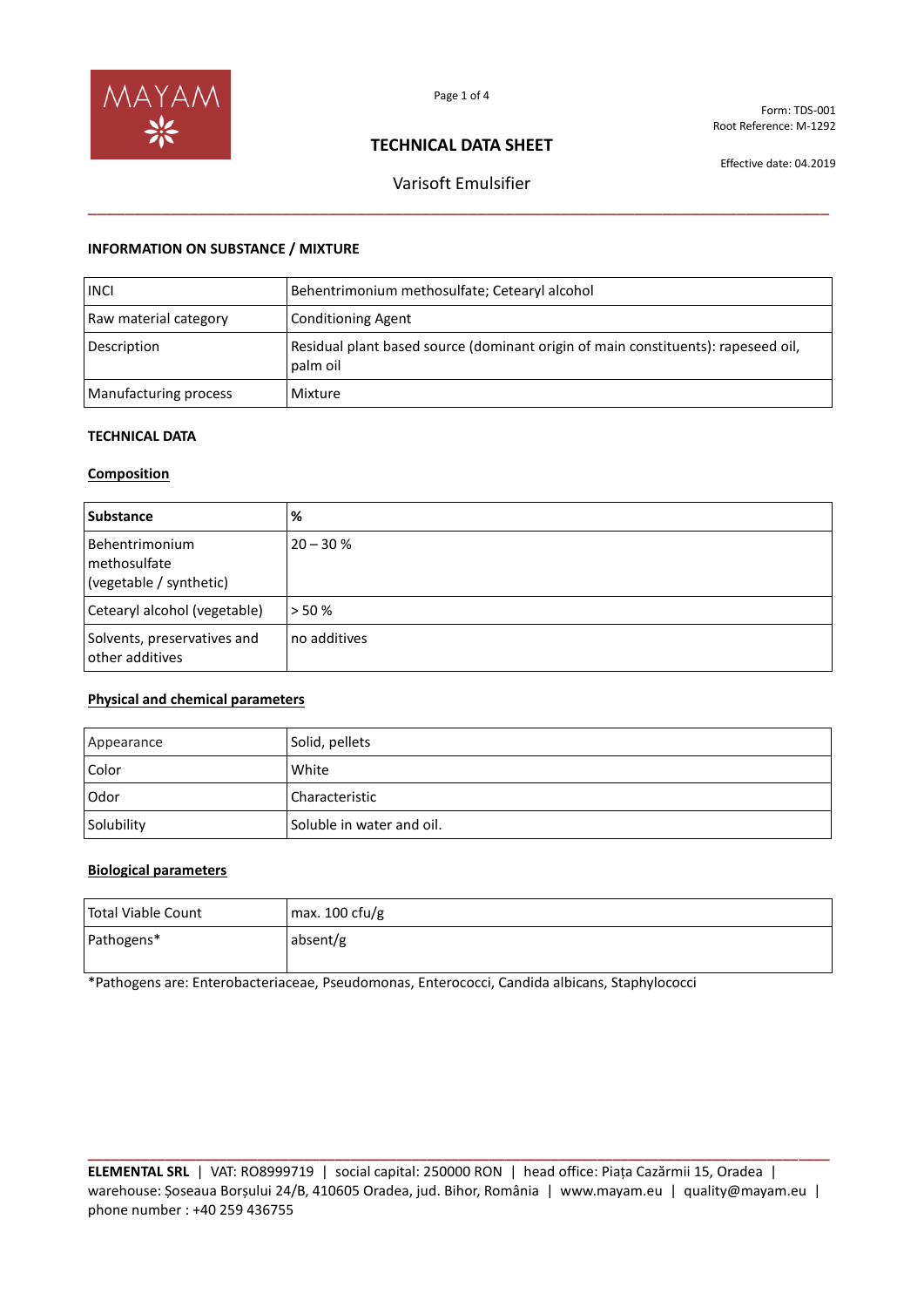

Form: TDS-001 Root Reference: M-1292

## **TECHNICAL DATA SHEET**

\_\_\_\_\_\_\_\_\_\_\_\_\_\_\_\_\_\_\_\_\_\_\_\_\_\_\_\_\_\_\_\_\_\_\_\_\_\_\_\_\_\_\_\_\_\_\_\_\_\_\_\_\_\_\_\_\_\_\_\_\_\_\_\_\_\_\_\_\_\_\_\_\_\_\_\_\_\_\_\_

Varisoft Emulsifier

Effective date: 04.2019

#### **Contaminants**

| Residual solvents                    | not applicable                                                                                |
|--------------------------------------|-----------------------------------------------------------------------------------------------|
| Free amines<br>(Alkyl Dimethylamine) | max 2.0 %                                                                                     |
| <b>Nitrosamines</b>                  | not detctable (detection limit 15 ppb)                                                        |
| Monochloroacetic acid                | not applicable                                                                                |
| Monochloroacetic acid                | not applicable                                                                                |
| Dichloroacetic acid                  | not applicable                                                                                |
| 1,4-Dioxane                          | not applicable                                                                                |
| Pesticides                           | meets the valid regulatory requirements for limits on agricultural pesticides                 |
| Total heavy metals                   | max. 20 ppm                                                                                   |
| As, Cd, Co, Cr, Hg, Ni, Pb, Sb       | Each $<$ 1 ppm                                                                                |
| Latex                                | not to be expected in the product due to the raw materials used and the production<br>process |
| <b>VOC</b>                           | < 3 % according to SR (Swiss Right) 814.018                                                   |

#### **TRANSPORT, STORAGE and SHELF LIFE**

| Storage conditions | Keep in tightly closed containers in a cool and dry place, protected from light. Stable<br>at usual storage and use conditions. |
|--------------------|---------------------------------------------------------------------------------------------------------------------------------|
| <b>Shelf Life</b>  | 36 months, under good storage conditions                                                                                        |

### **LEGISLATION**

| Allergens*                          | None of these substances have been intentionally added to cosmetic raw materials<br>or are formed during the manufacturing process.                                                                                                                                                                                                                                                                                                                                                                                                                                                                                                                                                                                                |
|-------------------------------------|------------------------------------------------------------------------------------------------------------------------------------------------------------------------------------------------------------------------------------------------------------------------------------------------------------------------------------------------------------------------------------------------------------------------------------------------------------------------------------------------------------------------------------------------------------------------------------------------------------------------------------------------------------------------------------------------------------------------------------|
| Vegan and vegetarian<br>declaration | It is produced in the strictest absence of any animal derived material of any type.                                                                                                                                                                                                                                                                                                                                                                                                                                                                                                                                                                                                                                                |
| <b>CMRs</b>                         | The use in cosmetic products of substances classified as CMR substances, of category<br>1A or 1B or 2 under Part 3 of Annex VI to Regulation (EC) No 1272/2008 shall be<br>prohibited. Some of the CMR substances mentioned below and listed in Annex VI to<br>Regulation (EC) No 1272/2008 are used as starting materials or solvents for the<br>production of cosmetic raw materials and may require reporting under California<br>Proposition 65 or the Safe Cosmetics Act, SB 484.<br>The presence of these prohibited substances has to be seen as non-intended. It is<br>stemming from impurities of the starting materials or the manufacturing process<br>which is technically unavoidable in good manufacturing practice. |

**ELEMENTAL SRL** | VAT: RO8999719 | social capital: 250000 RON | head office: Piața Cazărmii 15, Oradea | warehouse: Șoseaua Borșului 24/B, 410605 Oradea, jud. Bihor, România | www.mayam.eu | quality@mayam.eu | phone number : +40 259 436755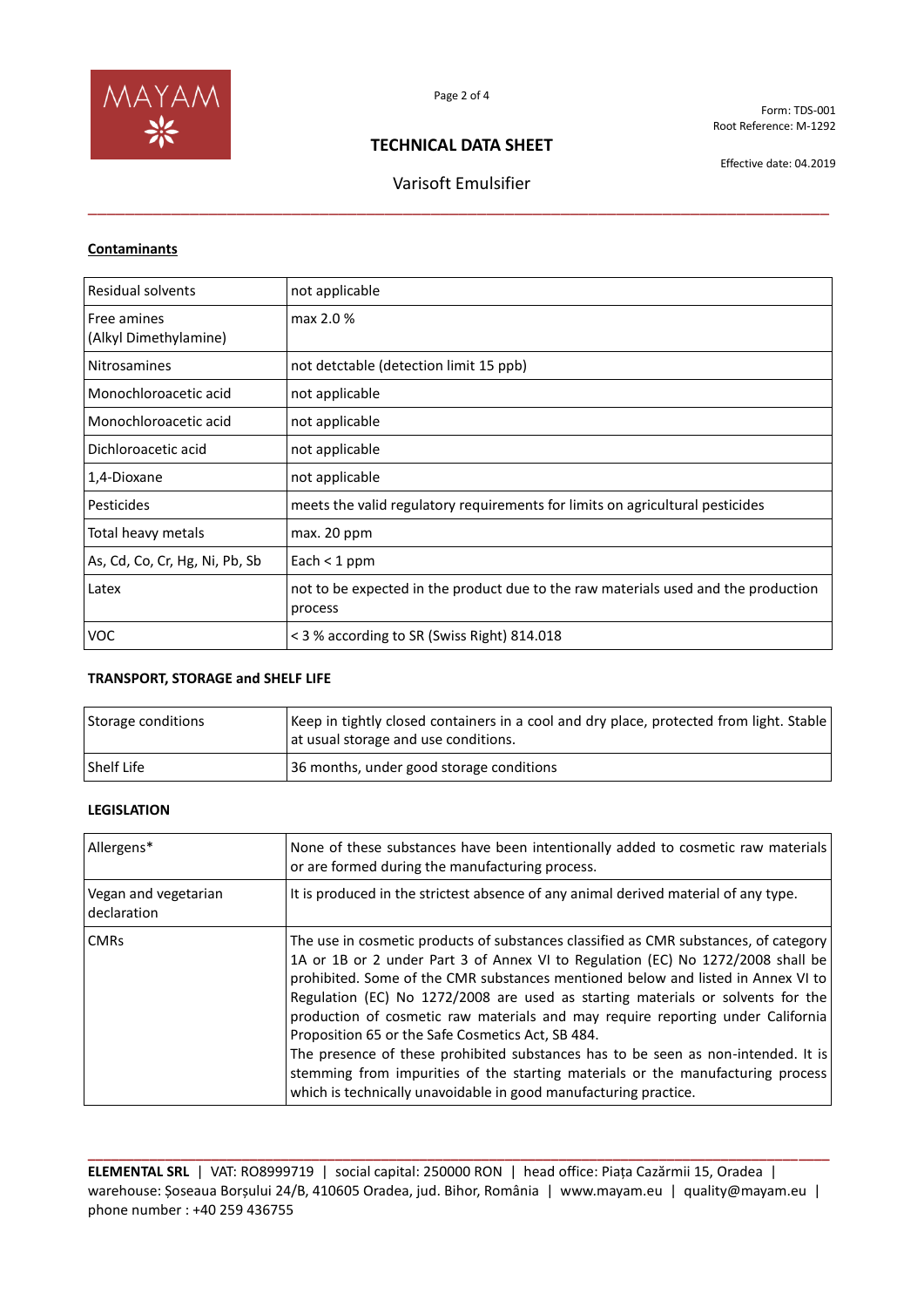

Form: TDS-001 Root Reference: M-1292

## **TECHNICAL DATA SHEET**

# Varisoft Emulsifier \_\_\_\_\_\_\_\_\_\_\_\_\_\_\_\_\_\_\_\_\_\_\_\_\_\_\_\_\_\_\_\_\_\_\_\_\_\_\_\_\_\_\_\_\_\_\_\_\_\_\_\_\_\_\_\_\_\_\_\_\_\_\_\_\_\_\_\_\_\_\_\_\_\_\_\_\_\_\_\_

Effective date: 04.2019

| <b>CMR</b> substance                                                                                                                                                                                                                                                                                                                                                 | <b>Starting material</b>                                                                                                         | <b>Maximum concentration</b>                                                                       |  |
|----------------------------------------------------------------------------------------------------------------------------------------------------------------------------------------------------------------------------------------------------------------------------------------------------------------------------------------------------------------------|----------------------------------------------------------------------------------------------------------------------------------|----------------------------------------------------------------------------------------------------|--|
| <b>Ethylene Oxide</b>                                                                                                                                                                                                                                                                                                                                                | no                                                                                                                               |                                                                                                    |  |
| Propylene Oxide                                                                                                                                                                                                                                                                                                                                                      | no                                                                                                                               |                                                                                                    |  |
| Octamethylcyclotetrasiloxane (D4)                                                                                                                                                                                                                                                                                                                                    | no                                                                                                                               |                                                                                                    |  |
| 2-Ethylhexanoic Acid                                                                                                                                                                                                                                                                                                                                                 | no                                                                                                                               |                                                                                                    |  |
| n-Hexane                                                                                                                                                                                                                                                                                                                                                             | no                                                                                                                               |                                                                                                    |  |
| Methyl Chloride                                                                                                                                                                                                                                                                                                                                                      | no                                                                                                                               |                                                                                                    |  |
| Dimethyl Sulfate                                                                                                                                                                                                                                                                                                                                                     | yes                                                                                                                              | 1 ppm                                                                                              |  |
| None of these substances have been intentionally added to our cosmetic raw<br>materials or are formed during the manufacturing process.                                                                                                                                                                                                                              |                                                                                                                                  |                                                                                                    |  |
| The item contains ingredients derived from rapeseed (including oils and other refined<br>ingredients), but these ingredients are sourced from an "Identity Preserved" program<br>and can be certified NON-GM. However max 0.9 % cross-contamination is possible.<br>Any protein or DNA is not present. Consequently the product will be PCR negative<br>when tested. |                                                                                                                                  |                                                                                                    |  |
| The product is not irradiated.                                                                                                                                                                                                                                                                                                                                       |                                                                                                                                  |                                                                                                    |  |
| 279-791-1/204-017-6/253-149-0                                                                                                                                                                                                                                                                                                                                        |                                                                                                                                  |                                                                                                    |  |
| 81646-13-1/112-92-5/36653-82-4                                                                                                                                                                                                                                                                                                                                       |                                                                                                                                  |                                                                                                    |  |
|                                                                                                                                                                                                                                                                                                                                                                      |                                                                                                                                  |                                                                                                    |  |
|                                                                                                                                                                                                                                                                                                                                                                      |                                                                                                                                  |                                                                                                    |  |
| Australia AICS: yes<br>China IECSC: yes<br>Canada DSL/NDSL: yes<br>Taiwan TCSI: yes                                                                                                                                                                                                                                                                                  |                                                                                                                                  |                                                                                                    |  |
| Australia AICS: yes<br>China IECSC: yes<br>Canada DSL/NDSL: yes<br>Taiwan TCSI: yes                                                                                                                                                                                                                                                                                  |                                                                                                                                  |                                                                                                    |  |
|                                                                                                                                                                                                                                                                                                                                                                      |                                                                                                                                  |                                                                                                    |  |
|                                                                                                                                                                                                                                                                                                                                                                      | <b>Regulatory status (chemical regulations)</b><br>Behentrimonium methosulfate<br><b>Regulatory status (cosmetic regulation)</b> | 01-2119949051-44/01-2119485907-20/01-2119485905-24<br>Brazil, Japan, South Korea, Philippines, USA |  |

**ELEMENTAL SRL** | VAT: RO8999719 | social capital: 250000 RON | head office: Piața Cazărmii 15, Oradea | warehouse: Șoseaua Borșului 24/B, 410605 Oradea, jud. Bihor, România | www.mayam.eu | quality@mayam.eu | phone number : +40 259 436755